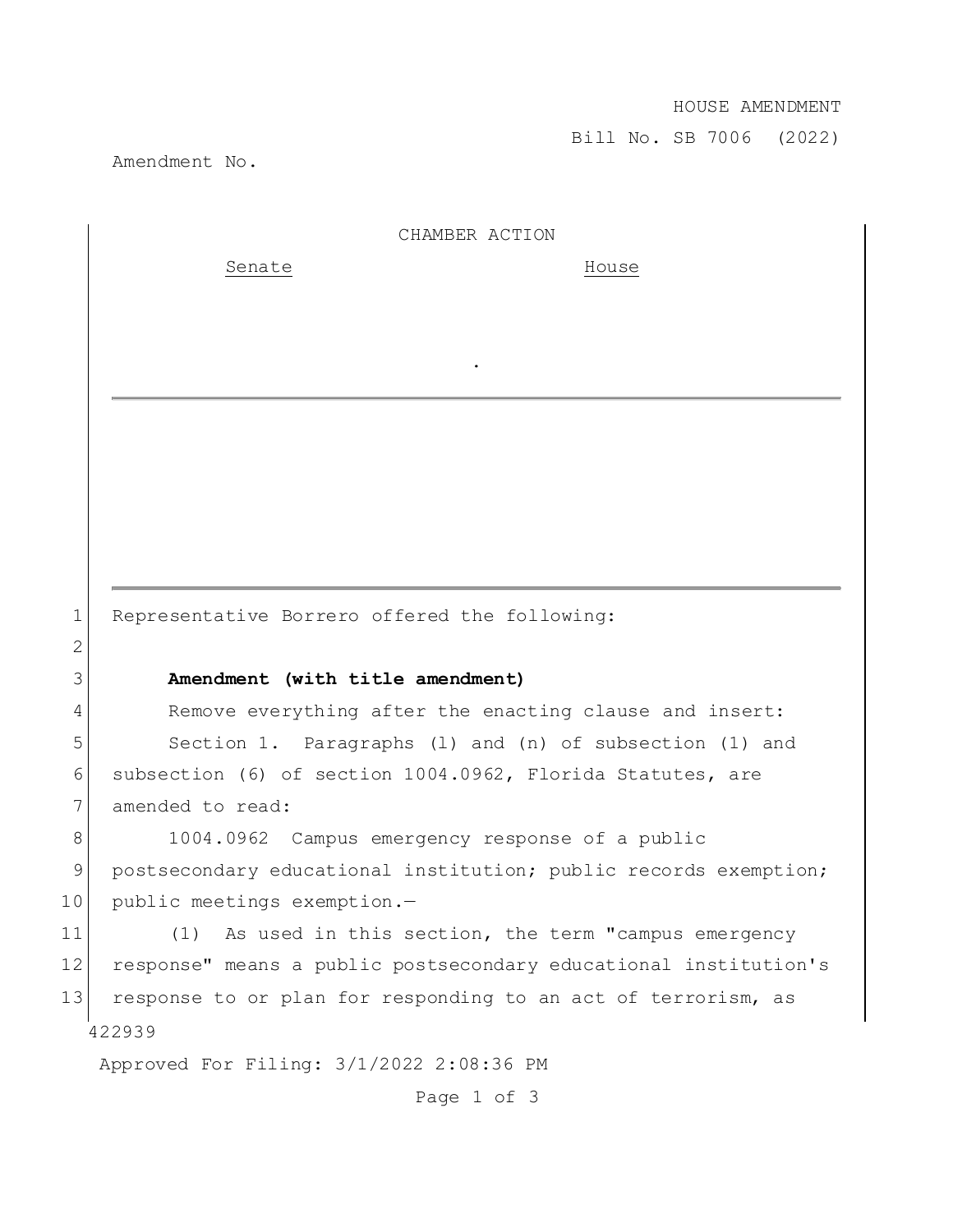## HOUSE AMENDMENT

Bill No. SB 7006 (2022)

Amendment No.

| 14 | defined by s. 775.30, or other public safety crisis or           |
|----|------------------------------------------------------------------|
| 15 | emergency, and includes information relating to:                 |
| 16 | Identification of staff involved in emergency<br>(1)             |
| 17 | preparedness, response, and recovery activities Staffing.        |
| 18 | Individual identification of affected or at-risk<br>(n)          |
| 19 | students, faculty, and staff before, during, or after an         |
| 20 | emergency; the transfer of records concerning affected or at-    |
| 21 | risk students, faculty, and staff; and methods of responding to  |
| 22 | family inquiries.                                                |
| 23 | This section is subject to the Open Government Sunset<br>(6)     |
| 24 | Review Act in accordance with s. 119.15 and shall stand repealed |
| 25 | on October 2, 2024 2022, unless reviewed and saved from repeal   |
| 26 | through reenactment by the Legislature.                          |
| 27 | Section 2. This act shall take effect October 1, 2022.           |
| 28 |                                                                  |
| 29 |                                                                  |
| 30 | TITLE AMENDMENT                                                  |
| 31 | Remove everything before the enacting clause and insert:         |
| 32 | A bill to be entitled                                            |
| 33 | An act relating to a review under the Open Government            |
| 34 | Sunset Review Act; amending s. 1004.0962, F.S., which            |
| 35 | provides an exemption from public records and public             |
| 36 | meetings requirements for those portions of a campus             |
| 37 | emergency response which address the response of a               |
| 38 | public postsecondary educational institution to an act           |
|    | 422939                                                           |
|    | Approved For Filing: 3/1/2022 2:08:36 PM                         |

Page 2 of 3